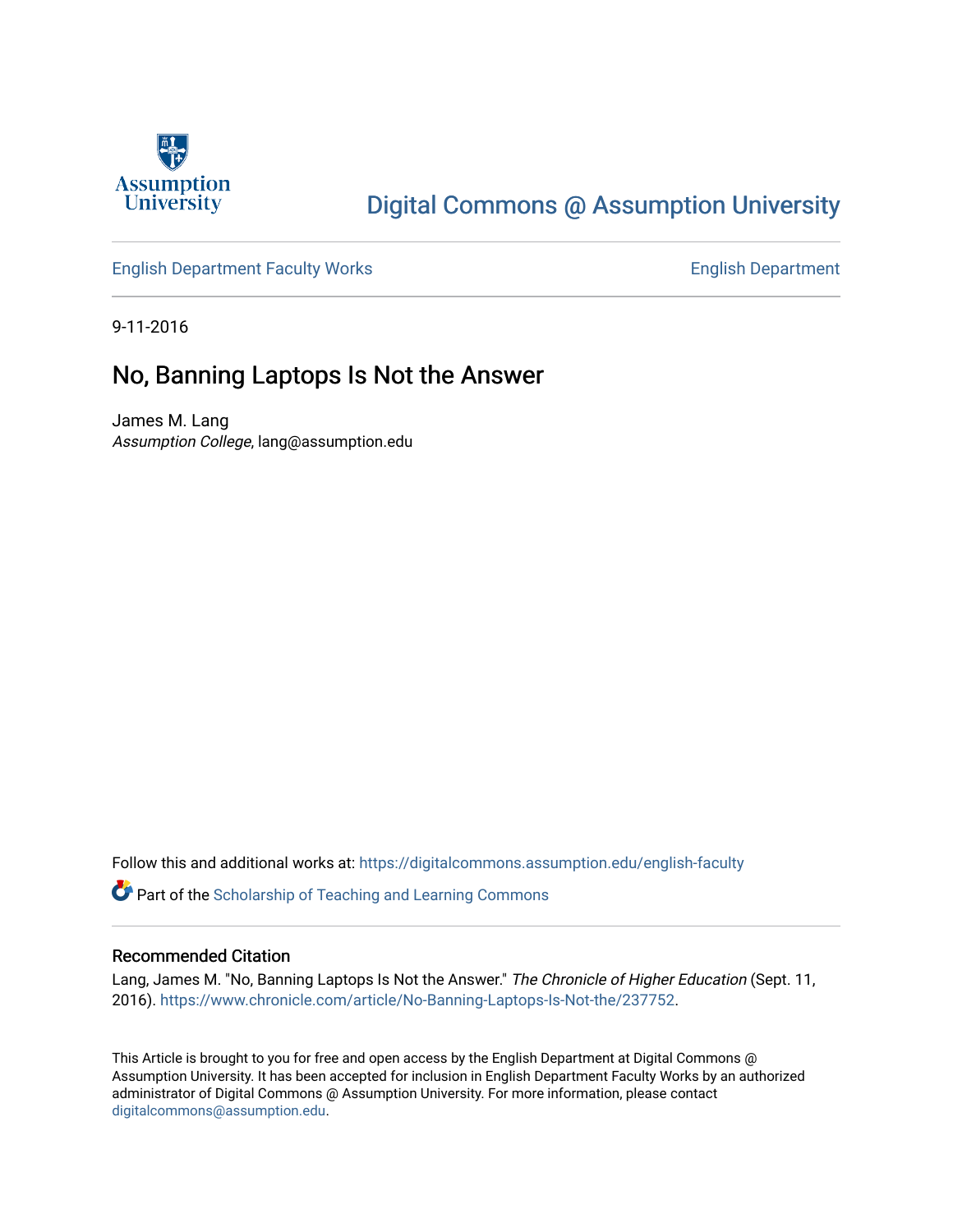# No, Banning Laptops Is Not the Answer

#### And it's just as pointless to condemn any ban on electronic devices in the classroom

By James M. Lang | September 11, 2016

James M. Lang is a professor of English and director of the Center for Teaching Excellence at Assumption College in Worcester, Mass. His new book, [Small Teaching: Everyday Lessons From the Science of Learning](https://www.amazon.com/Small-Teaching-Everyday-Lessons-Learning/dp/1118944496), was published in the spring of 2016. Follow him on Twitter at @LangOnCourse.



James Yang for The Chronicle Review

We all oo many of our students are distracted by devices. We all know this. In recent months the profession has been vigorously debating whether to solve that problem by banning any and all electronic devices from the classroom. Laptops have been center stage in that debate.

Most faculty members allow students to use cell phones, clickers, and other hand-held devices only for very limited purposes (such as polling) — if at all. Laptops, by contrast, have become so commonplace that many faculty members have begun to question whether their omnipresence interferes with student learning.

More academics than I care to count, for example, have posted links on Twitter [to studies](http://pss.sagepub.com/content/early/2014/04/22/0956797614524581.abstract) that support the value of taking notes on paper. These advocates argue that learning improves when we force students to slow down and write out their notes. They have to think more carefully about what to write, since they simply don't have the ability to

write down everything they see and hear, compared with how fast they can type.

That's a valid objection. If I'm taking notes on my laptop and see a wall of text on a slide (which means it's a terrible slide, but we'll leave that argument for another day), I can type most of the information quickly without much thought. But, faced with that same wall of text, if I only have a notebook and pen in hand, I know from the start that I can't copy all the information from the slide. I have to think about what matters: What is the main idea here? What are the key words? What can I take away from this slide in 30 seconds? To take effective notes on paper, I have to be actively engaged with the material, and that exercise deepens my learning.

An equally important and valid objection to laptops stems from their distractive power. We all know from experience that students with open laptops in class (not to mention faculty members with open laptops at conferences, department meetings, and even in the classroom) may have multiple browser windows running at a time, at least some of which have nothing to do with class.

I have always been less concerned about those students than with the collateral damage they're causing. If students choose to distract themselves in my classroom, they will find a way to do so whether they have a laptop or not. The real problem arises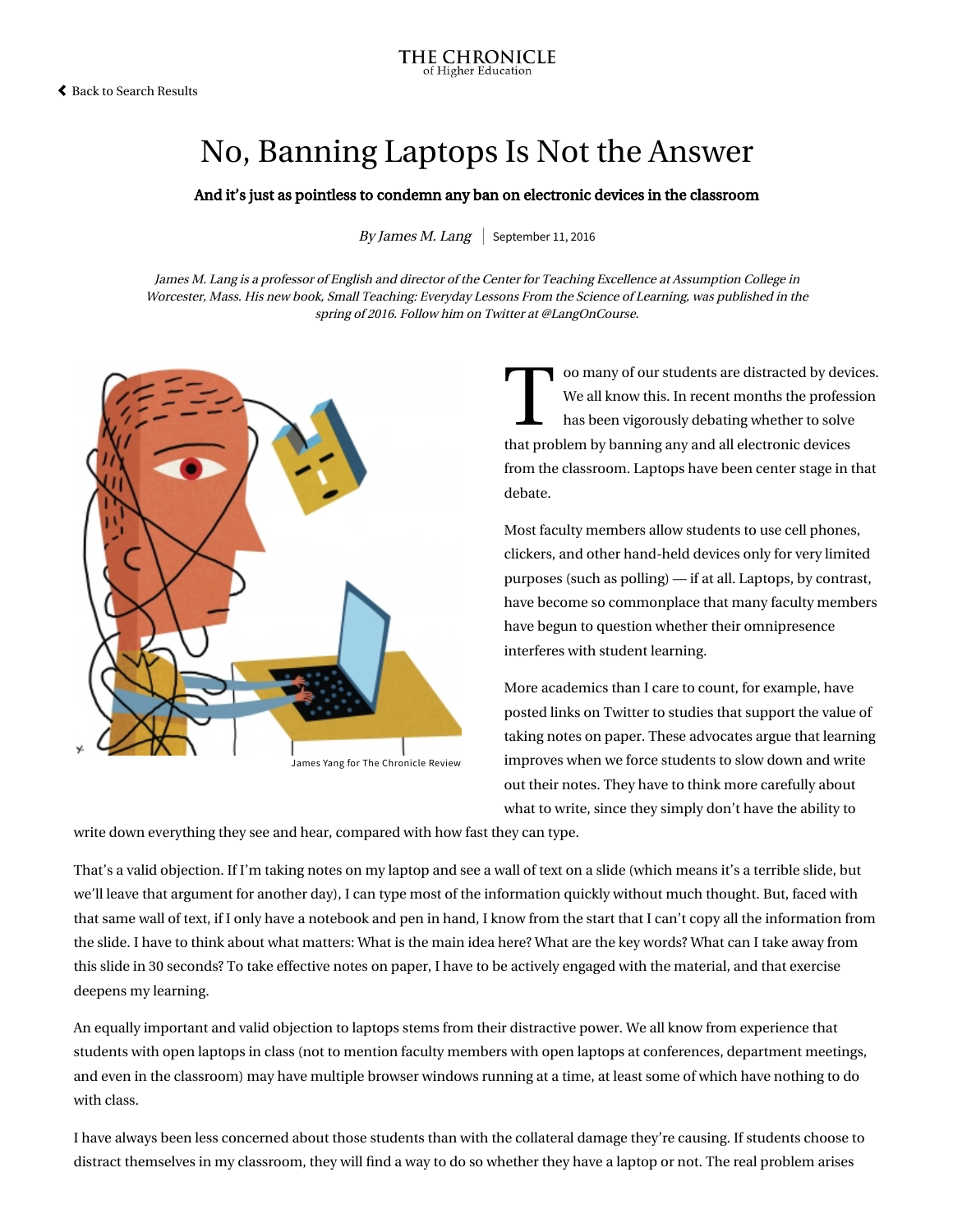from their ability to distract others who may be trying valiantly to pay attention and learn but whose eyes are continually drawn to the video playing on their neighbor's laptop.

Frustrated by such challenges, many faculty have reached a stark solution: Ban laptops from the classroom. Force everyone to take notes on paper. Let students distract themselves the old-fashioned way — by staring out the window.

A smart and empathetic [group of educators](http://www.digitalpedagogylab.com/hybridped/making-disability-part-of-the-conversation/) has responded to that argument with the excellent point that some students require laptops for accommodation purposes. Issuing a general laptop ban — with exceptions for students with accommodations calls everyone's attention to the fact that the students in the room who have laptops need accommodations. The decision to be open about their accommodation status should be left to the students, runs this argument, and should not be forced by an instructor ban on laptops in the classroom.

In fact, a good case can be made that students can learn — or, more precisely, can be taught — to take notes effectively on their laptops, iPads, or other such devices. As Jeff McClurken [has rightly argued](http://techist.mcclurken.org/learning/on-not-banning-laptops-in-the-classroom/), for most students the "problem isn't which device (pencil, laptop, phone, quill) they use to take those notes, but how to take them and how to use them to learn." We as faculty could use the presence of laptops in the classroom as an opportunity to help students better understand how to learn, how to take notes (whether by hand or on a device), and how to learn from the process of taking notes.

[For academics arguing in favor of electronic note-taking, the implication is, as Kevin Gannon provocatively put it in a May blog](http://www.thetattooedprof.com/archives/609) post: "Let's Ban the Classroom Technology Ban."

It probably comes as no surprise that the most eloquent arguments against laptop bans have come from those who work in educational technology, or who research and write about educational technology. I find it equally unsurprising that the most ardent advocates of laptop bans are working faculty members flummoxed by the growing problem that these devices present in the classroom.

Sharp people on both sides of this debate speak from deep investment in their work. Perhaps they can all agree on one thing: This problem is not going away. Devices have backed their way into high-school and elementary classrooms, and students in college will continue to want access to tools that have been present since their earliest school experiences.

So the debate over laptops and learning will only continue to intensify. But bans are not the solution — neither a ban on laptops in the classroom, or a ban on laptop bans. We need a more nuanced approach.

I view the presence of distracted students on laptops in the classroom [just as I view cheating](http://www.hup.harvard.edu/catalog.php?isbn=9780674724631) — as a problem that can help us take a closer look at our teaching and make better decisions about it. When half the students in your class plagiarize your 10 year-old essay assignment on the death penalty, it's time to craft a new assignment. Likewise, when you have a sea of distracted students while you are reading slides from the front of the room, it may be time to explore some new teaching techniques.

Our classrooms should be a space where students have the opportunity to engage in multiple forms of learning. Sometimes they are receiving first exposure to new information and ideas (through lectures); sometimes they are generating examples of [how those ideas connect](http://www.chronicle.com/article/Small-Changes-in-Teaching-/235230) to the world beyond the classroom (through discussions or group work); sometimes they are practicing the skills we want them to demonstrate on their papers, projects, or exams (such as writing, presenting to their peers, or solving problems).

The classroom should serve as an active laboratory of learning, a place where students engage with the course material through multiple cognitive streams.

If that applies to your classroom, as it should, then your laptop policy should vary, depending on what is happening that day in class. On the days when you provide first exposure to new information, let students use their laptops. Use the moment, as Jeff McClurken [has argued](http://techist.mcclurken.org/learning/on-not-banning-laptops-in-the-classroom/), to teach students how to take notes most effectively on a computer (or invite someone from your campus teaching center to talk about that in your class).